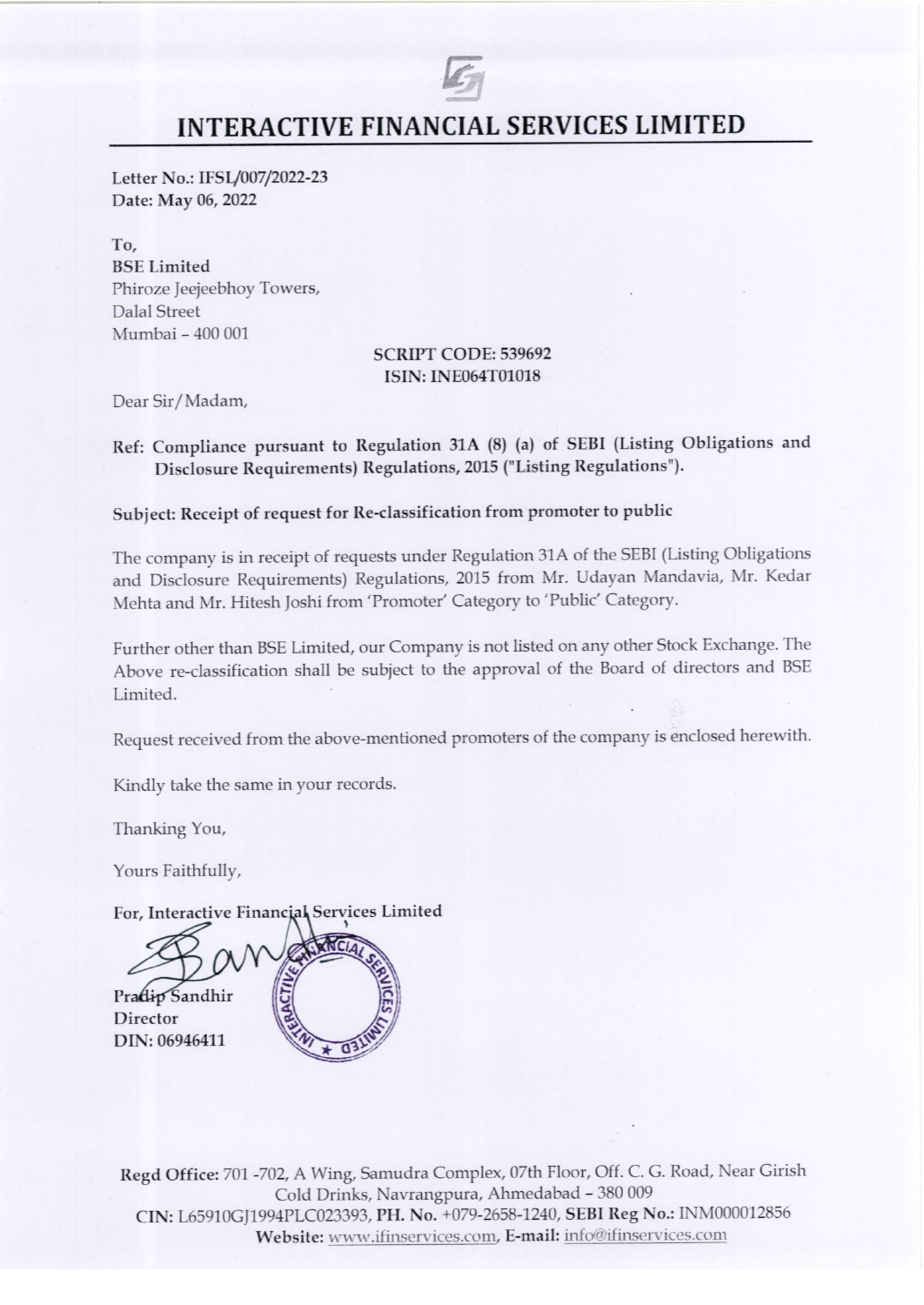## **Mr. Udayan Mandavia 6, Malhar Apartment, Near. Kalgi Appt.,Judges Bunglow Road, Bodakdev, Ahmedabad-380015**

**Date:** 06/05/2022

To,

The Board of Directors **Interactive Financial Services Limited** A-1006, Premium House, Behind Handloom House, Ashram Road Ahemedabad- 380009 IN

## **Sub: Request letter for seeking approval of Reclassification from Promoter category to Public category of Interactive Financial Services Limited**

**Ref: Reclassification under Regulation 31A of the Securities and Exchange Board of India (Listing Obligations and Disclosure Requirements) Regulations, 2015 ("SEBI LODR") from Promoter category to Public category of Interactive Financial Services Limited (the "Company")**

## **A. Background:**

I, Udayan Mandavia (Promoter) is holding NIL equity shares constituting of the total equity share capital of Interactive Financial Services Limited. While filing disclosures with stock exchanges by the Company, the Company has classified me under the category of "Promoter " of the Company.

## **B. Present Status:**

I have been mentioned as a "Promoter" of your Company and request you to re-classify my status from "Promoter" to "Public Category", since I am not connected directly or indirectly whatsoever, with any activity of the Company nor have any direct or indirect control, over the affairs or the decision making process of your Company.

## **C. Request for re-classification:**

In view of the abovementioned explanation and my de-association with the Company, I would like to request the Company to reclassify the status from "Promoter" category to "Public" category.

## **D. Undertaking:**

- 1. In this regards, I hereby confirm and undertake as follows:
- i) I do not hold more than ten percent of the total voting rights in the Company;
- ii) I do not exercise control over the affairs of the Company whether directly or indirectly;
- iii) I do not have any special rights with respect to the Company through formal or informal arrangements including through any shareholder agreements;
- iv) I will not represent on the Board of Directors of the Company either myself or on behalf or through a nominee director.
- v) I will not act as Key Managerial Person in the Company.
- vi) I am not a 'wilful defaulter' as per the Reserve Bank of India guidelines; and
- vii) I am not a fugitive economic offender.
- 2. There is no pending regulatory action against me.
- 3. I shall continue to comply with the conditions mentioned at sub-clauses (i), (ii) and (iii) of clause (b) of Regulation 31A(3) of SEBI (Listing Obligation and Disclosure Requirements),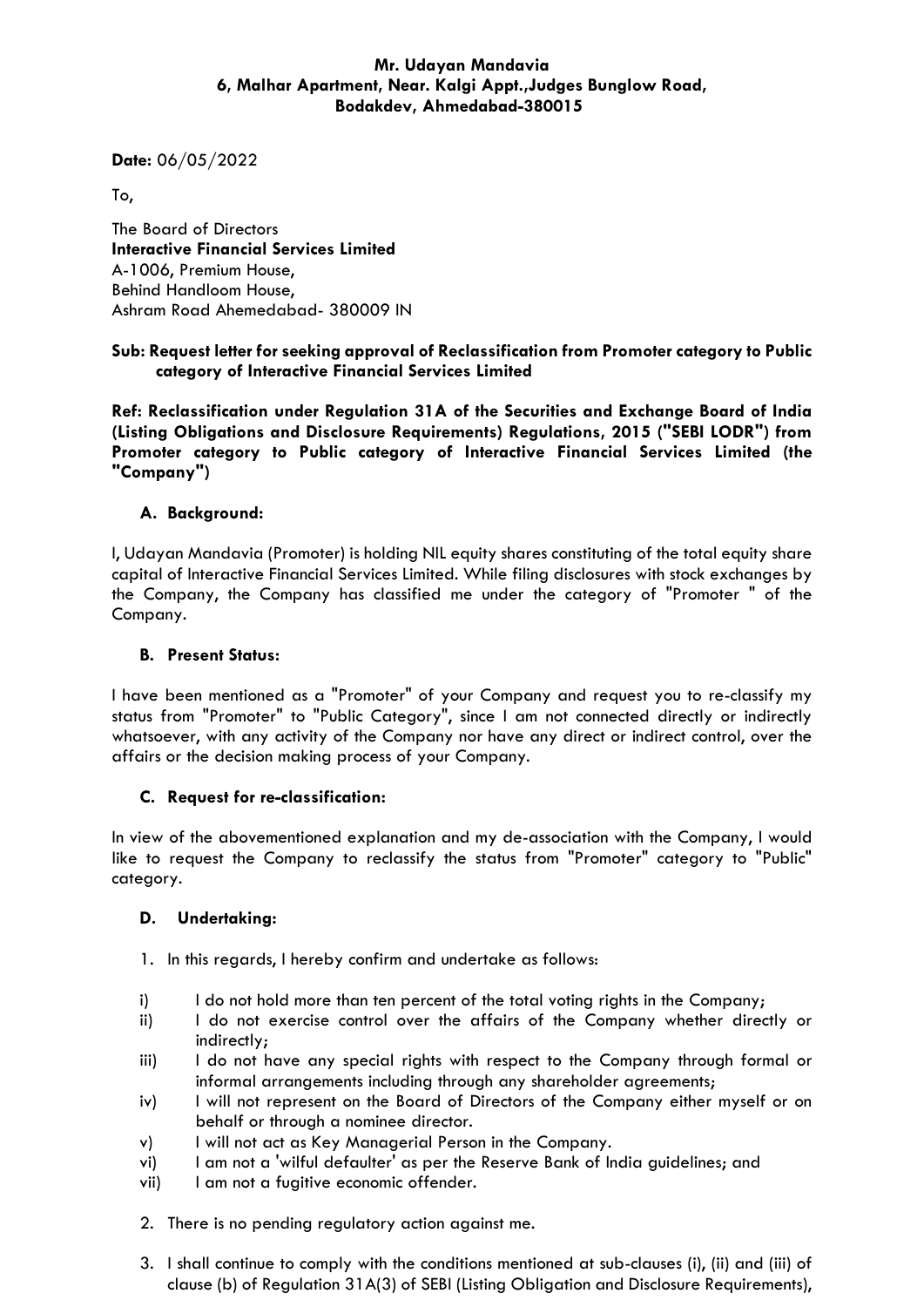#### **Mr. Udayan Mandavia 6, Malhar Apartment, Near. Kalgi Appt.,Judges Bunglow Road, Bodakdev, Ahmedabad-380015**

Regulations, 2015 at all times from the date of re-classification, failing which, I shall be reclassified as promoter/person belonging to the promoter of the company.

4. I shall comply with the conditions mentioned in the of sub-clauses (iv) and (v) of clause (b) of Regulation 31A(3) of SEBI (Listing Obligation and Disclosure Requirements), Regulations, 2015 for a period of not less than three years from the date of reclassification, failing which, I shall be reclassified as promoter/person belonging to promoter of the company.

Thanking You.

Uday Klaski  $\overline{\phantom{a}}$ 

**Name: Mr. Udayan Mandavia Promoter PAN: ADKPM4202F**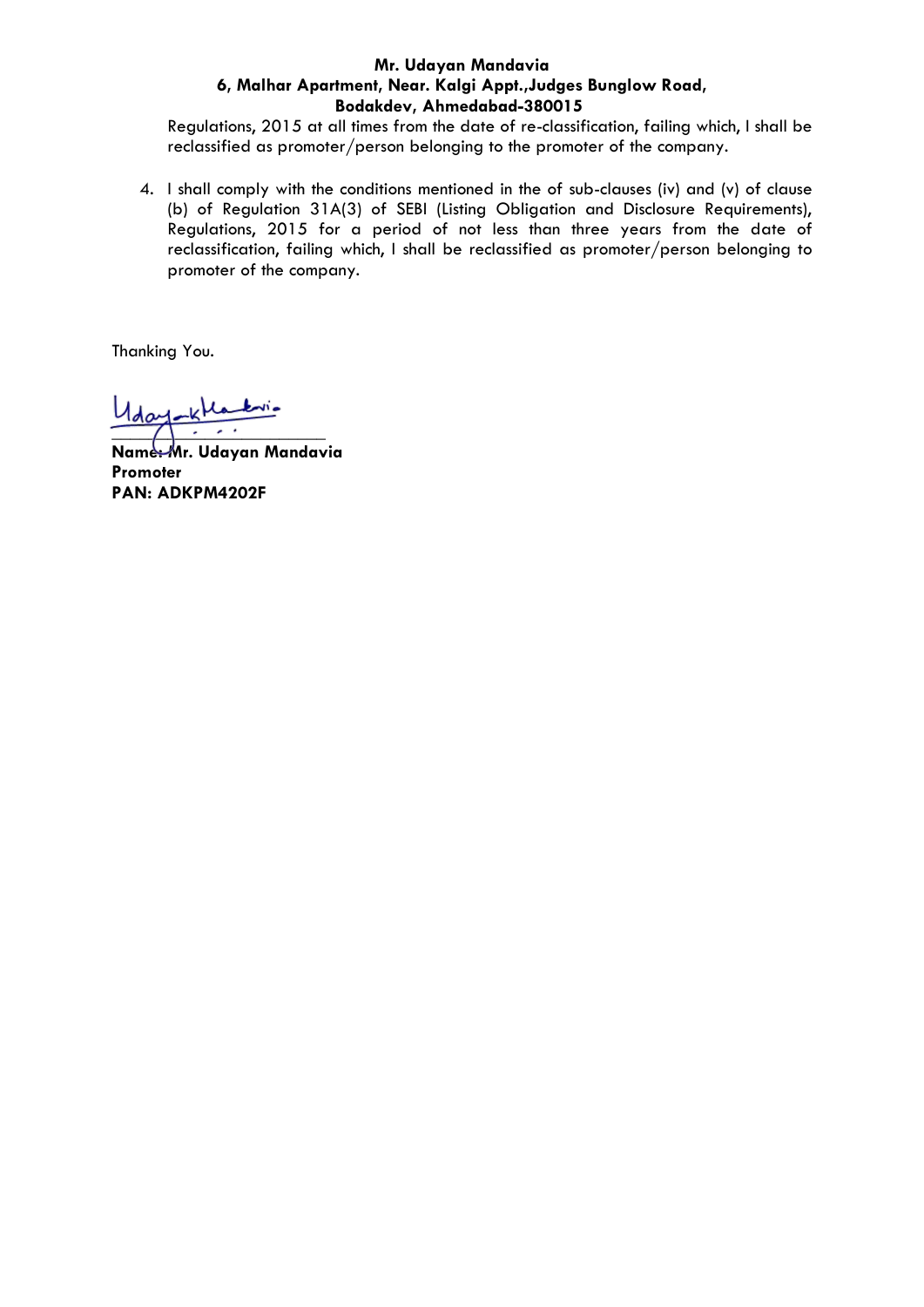## **Mr. Kedar mehta 6 Bank of India, B/h H.L. Commerce College, Navrangpura, Ahmedabad-380009**

**Date:** 06/05/2022

To,

The Board of Directors **Interactive Financial Services Limited** A-1006, Premium House, Behind Handloom House, Ashram Road Ahmedabad- 380009 IN

## **Sub: Request letter for seeking approval of Reclassification from Promoter category to Public category of Interactive Financial Services Limited**

**Ref: Reclassification under Regulation 31A of the Securities and Exchange Board of India (Listing Obligations and Disclosure Requirements) Regulations, 2015 ("SEBI LODR") from Promoter category to Public category of Interactive Financial Services Limited (the "Company")**

## **A. Background:**

I, Kedar Mehta( Promoter) is holding NIL equity shares constituting of the total equity share capital of Interactive Financial Services Limited. While filing disclosures with stock exchanges by the Company, the Company has classified me under the category of "Promoter " of the Company.

#### **B. Present Status:**

I have been mentioned as a "Promoter" of your Company and request you to re-classify my status from "Promoter Category" to "Public Category", since I am not connected directly or indirectly whatsoever, with any activity of the Company nor have any direct or indirect control, over the affairs or the decision making process of your Company.

## **C. Request for re-classification:**

In view of the abovementioned explanation and my de-association with the Company, I would like to request the Company to reclassify the status from "Promoter " category to "Public" category.

## **D. Undertaking:**

- 1. In this regards, I hereby confirm and undertake as follows:
- i) I do not hold more than ten percent of the total voting rights in the Company;
- ii) I do not exercise control over the affairs of the Company whether directly or indirectly;
- iii) I do not have any special rights with respect to the Company through formal or informal arrangements including through any shareholder agreements;
- iv) I will not represent on the Board of Directors of the Company either myself or on behalf or through a nominee director.
- v) I will not act as Key Managerial Person in the Company.
- vi) I am not a 'wilful defaulter' as per the Reserve Bank of India guidelines; and
- vii) I am not a fugitive economic offender.
- 2. There is no pending regulatory action against me.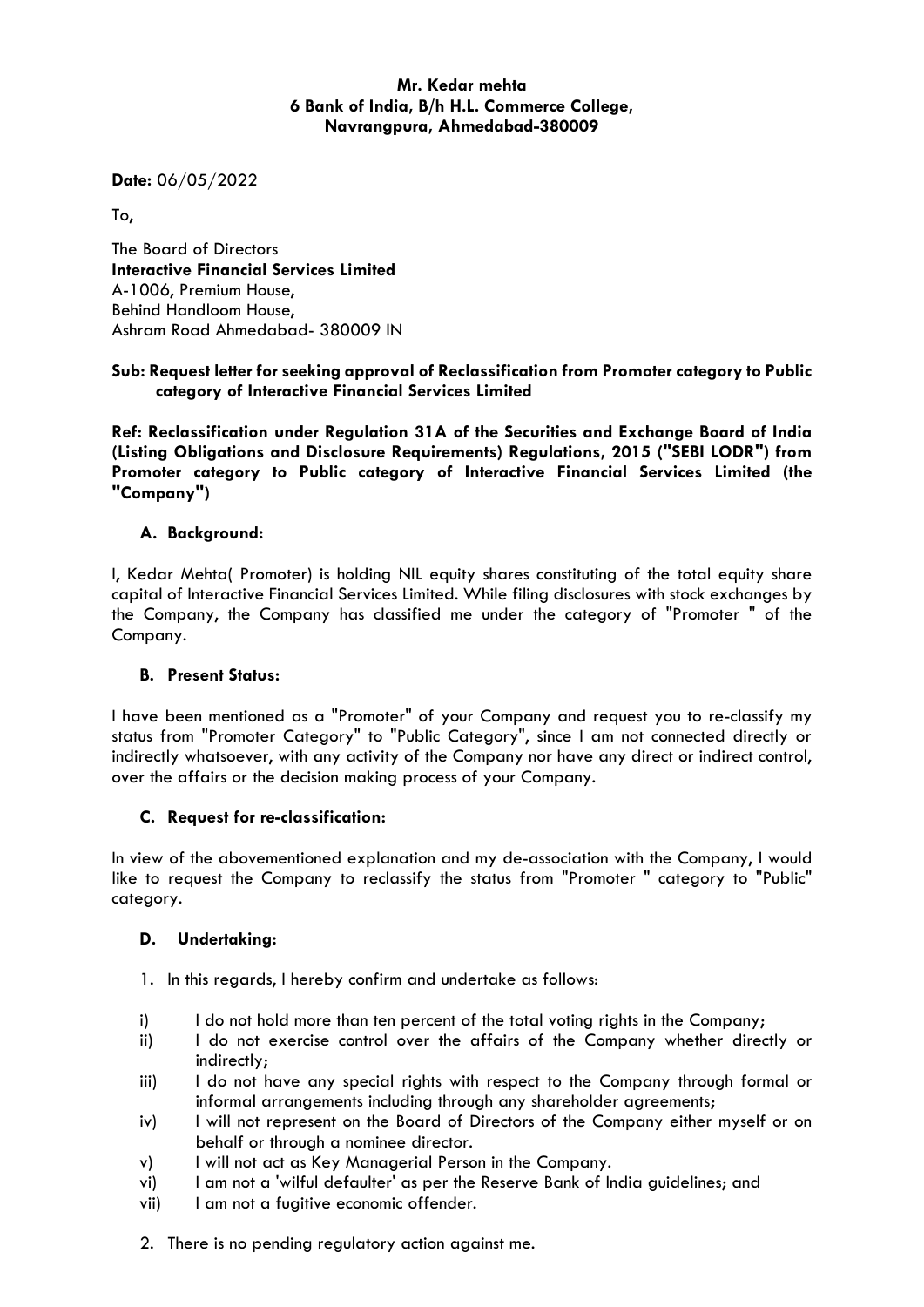## **Mr. Kedar mehta 6 Bank of India, B/h H.L. Commerce College, Navrangpura, Ahmedabad-380009**

- 3. I shall continue to comply with the conditions mentioned at sub-clauses (i), (ii) and (iii) of clause (b) of Regulation 31A(3) of SEBI (Listing Obligation and Disclosure Requirements), Regulations, 2015 at all times from the date of re-classification, failing which, I shall be reclassified as promoter/person belonging to the promoter of the company.
- 4. I shall comply with the conditions mentioned in the of sub-clauses (iv) and (v) of clause (b) of Regulation 31A(3) of SEBI (Listing Obligation and Disclosure Requirements), Regulations, 2015 for a period of not less than three years from the date of reclassification, failing which, I shall be reclassified as promoter/person belonging to promoter of the company.

Thanking You.

**Name: Mr. Kedar Mehta Promoter PAN: ABWPM1374Q**

\_\_\_\_\_\_\_\_\_\_\_\_\_\_\_\_\_\_\_\_\_\_\_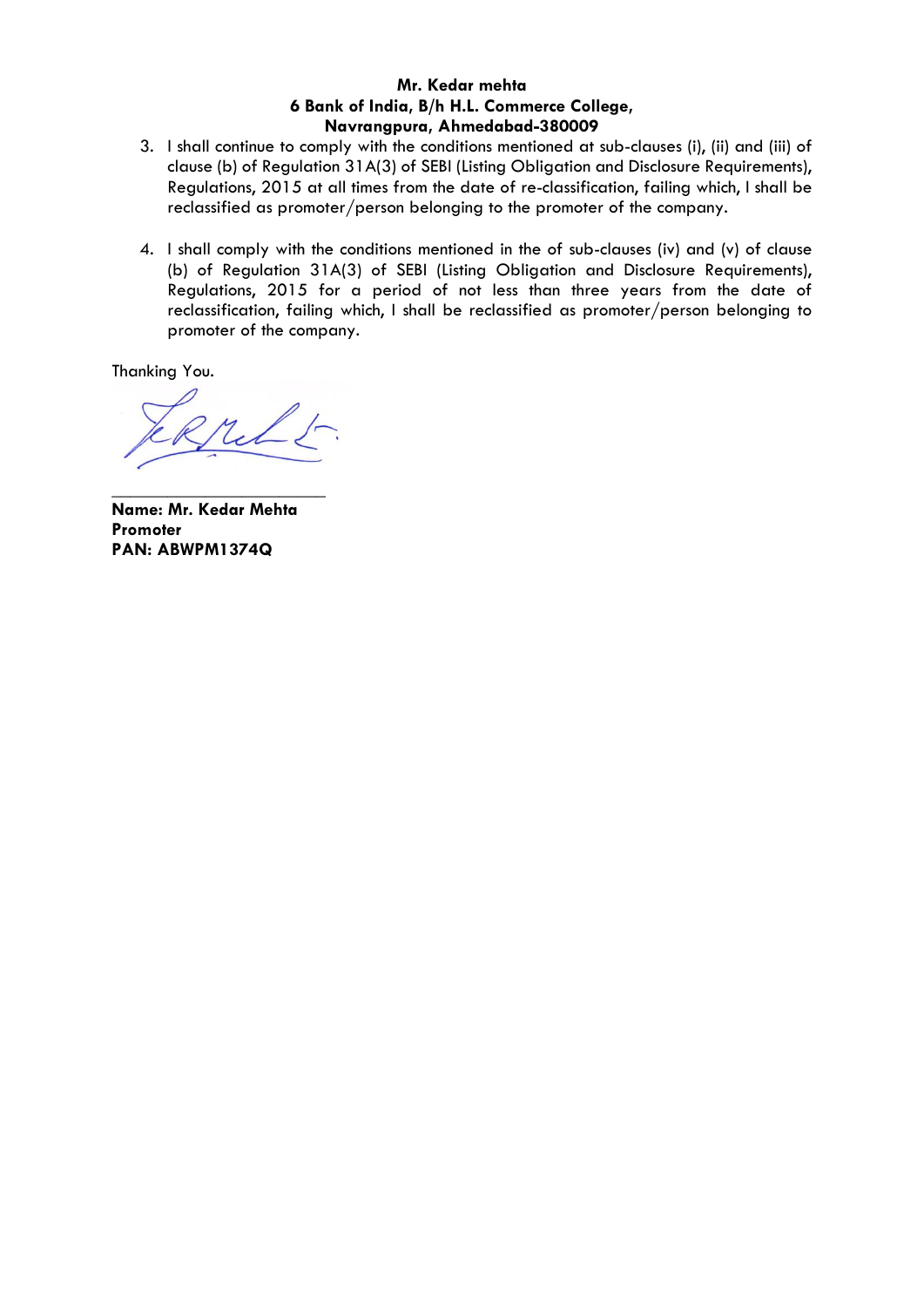#### **Mr. Hitesh Joshi 16 Siddhachal Flats, Nr. Doordarshan Tower, Drive In Road, Thaltej Ahmedabad - 380054**

**Date:** 06.05.2022

To,

The Board of Directors **Interactive Financial Services Limited**  A-1006, Premium House, Behind Handloom House, Ashram Road Ahmedabad- 380009 IN

#### **Sub: Request letter for seeking approval of Reclassification from Promoter category to Public category of Interactive Financial Services Limited**

**Ref: Reclassification under Regulation 31A of the Securities and Exchange Board of India (Listing Obligations and Disclosure Requirements) Regulations, 2015 ("SEBI LODR") from Promoter category to Public category of Interactive Financial Services Limited (the "Company")** 

#### **A. Background:**

I, Hitesh Joshi (Promoter) is holding NIL equity shares constituting of the total equity share capital of Interactive Financial Services Limited. While filing disclosures with stock exchanges by the Company, the Company has classified me under the category of "Promoter " of the Company.

#### **B. Present Status:**

I have been mentioned as a "Promoter" of your Company and request you to re-classify my status from "Promoter " to "Public Category", since I am not connected directly or indirectly whatsoever, with any activity of the Company nor have any direct or indirect control, over the affairs or the decision making process of your Company.

#### **C. Request for re-classification:**

In view of the abovementioned explanation and my de-association with the Company, I would like to request the Company to reclassify the status from "Promoter " category to "Public" category.

#### **D. Undertaking:**

1. In this regards, I hereby confirm and undertake as follows:

- i) I do not hold more than ten percent of the total voting rights in the Company;
- ii) I do not exercise control over the affairs of the Company whether directly or indirectly;
- iii) I do not have any special rights with respect to the Company through formal or informal arrangements including through any shareholder agreements;
- iv) I will not represent on the Board of Directors of the Company either myself or on behalf or through a nominee director.
- v) I will not act as Key Managerial Person in the Company.
- vi) I am not a 'wilful defaulter' as per the Reserve Bank of India guidelines; and
- vii) I am not a fugitive economic offender.
- 2. There is no pending regulatory action against me.
- 3. I shall continue to comply with the conditions mentioned at sub-clauses (i), (ii) and (iii) of clause (b) of Regulation 31A(3) of SEBI (Listing Obligation and Disclosure Requirements),